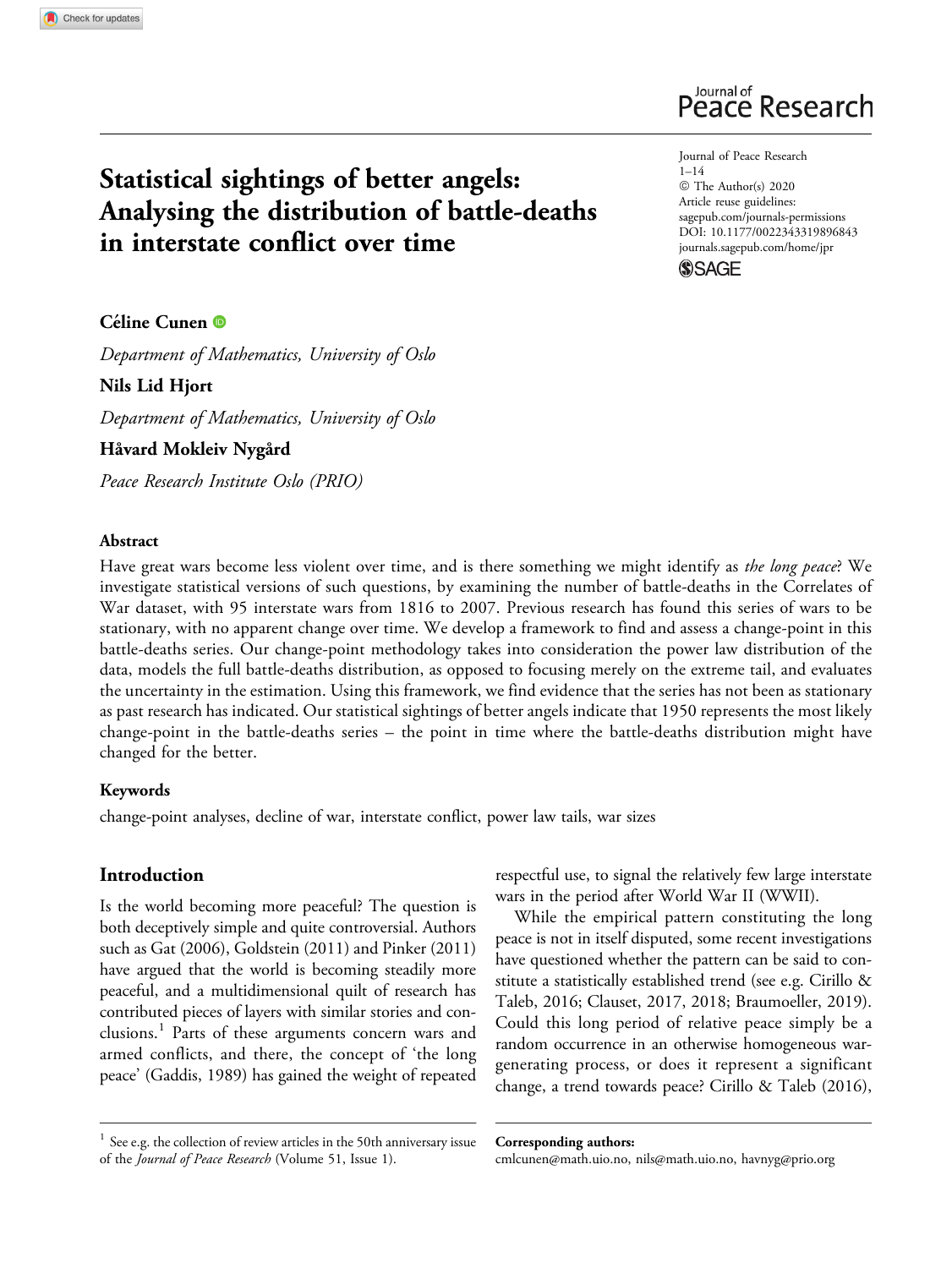Clauset (2017, 2018) and Braumoeller (2019) answer the last question negatively: they find that the long peace is not a sufficiently unusual pattern when considering the variability inherent in long-term datasets of historical wars. The question investigated by these authors is essentially statistical in nature, and we follow in the same vein. We approach a similar question, with similar data, but with somewhat different statistical tools.

We see our contribution as two-fold. First, we introduce a set of statistical methods to the peace research community, some of them new. We have attempted to make the presentation of the methods accessible to most peace researchers. Technical details, of separate interest also to specialists in statistics, are placed in the Online appendix. Second, we present new results and conclusions that partly challenge previous works and may generate hypotheses that can form the basis of future investigations. We find evidence that a sequence of war sizes from the last two centuries is not entirely homogeneous. In this sequence, the point of maximal change is found in 1950, corresponding to the Korean war. The upper quartile of the battle-deaths distribution decreases substantially, from 63,545 before the Korean war to 14,943 after. Note that there is considerable uncertainty around these estimates and that the conclusion is open to interpretation. Our change-point analysis gives a very wide 95% confidence interval for the point of change, but it also places considerable confidence on only a small handful of wars, including the Korean war, which is the maximum likelihood estimate. The uncertainty is discussed in detail below. We differ from parts of the literature by not focusing exclusively on WWII as the potential point of change, but by applying changepoint methodology to investigate distributional changes in a time series of wars. We also investigate the role of covariates, in particular democracy.

In the next section we draw on the existing literature to sharpen the question we will be considering. We also present the data we will use and discuss the overall analysis framework. Then in the following section, we present the relevant statistical methods in more detail. Next, we present our main results: first we perform a homogeneity test, and as this indicates nonhomogeneity we go forward with change-point methodology, and crucially also present the degree of change. Then we investigate the effect of democracy. In the final section, we discuss our findings: we examine the robustness of our approach to various choices and its relationship with previous works, and also consider potential theoretical mechanisms.



Figure 1. War sizes and onset times in the CoW data The 95 war sizes  $z_i$  are on the log10 scale.

#### Modelling wars

Efforts to uncover trends in armed conflict have a long history and date back at least to the seminal contributions of Lewis Fry Richardson (1948, 1960). Richardson assembled datasets of historical wars and sought to uncover long-term patterns by statistical modelling of various quantities, for example the time between wars and also the number of fatalities in each war. We will consider the Correlates of War (CoW) interstate conflict dataset (Sarkees & Wayman, 2010), see Figure 1, which we discuss in a bit more detail below. For now, consider a general war dataset consisting of

$$
(x_i, z_i) \quad \text{for } i = 1, \ldots, n,
$$
 (1)

for a number *n* of historical wars, where  $x_i$  is the onset time of war  $i$  and  $z_i$  the number of fatalities; henceforth we will call  $z_i$  the *size* of war *i*. Richardson's analyses of historical wars led him to two important statistical insights:

- (i) the between-war times  $d_i = x_i x_{i-1}$  can be modelled as independent and identically distributed (i.i.d.), following a simple exponential distribution;
- (ii) the war sizes  $z_i$  can be modelled as i.i.d. with a power law distribution.

Both the time between wars and the size of each war are relevant for investigating whether the world has become more peaceful. A peaceful world could be characterized by fewer wars (i.e. longer time between wars), smaller wars, or both. Note a potential caveat concerning the assumed connection between a decline in war sizes and arguments about whether the world is becoming more peaceful. Fazal (2014) argues that the risk of dying in war has declined because of the revolution in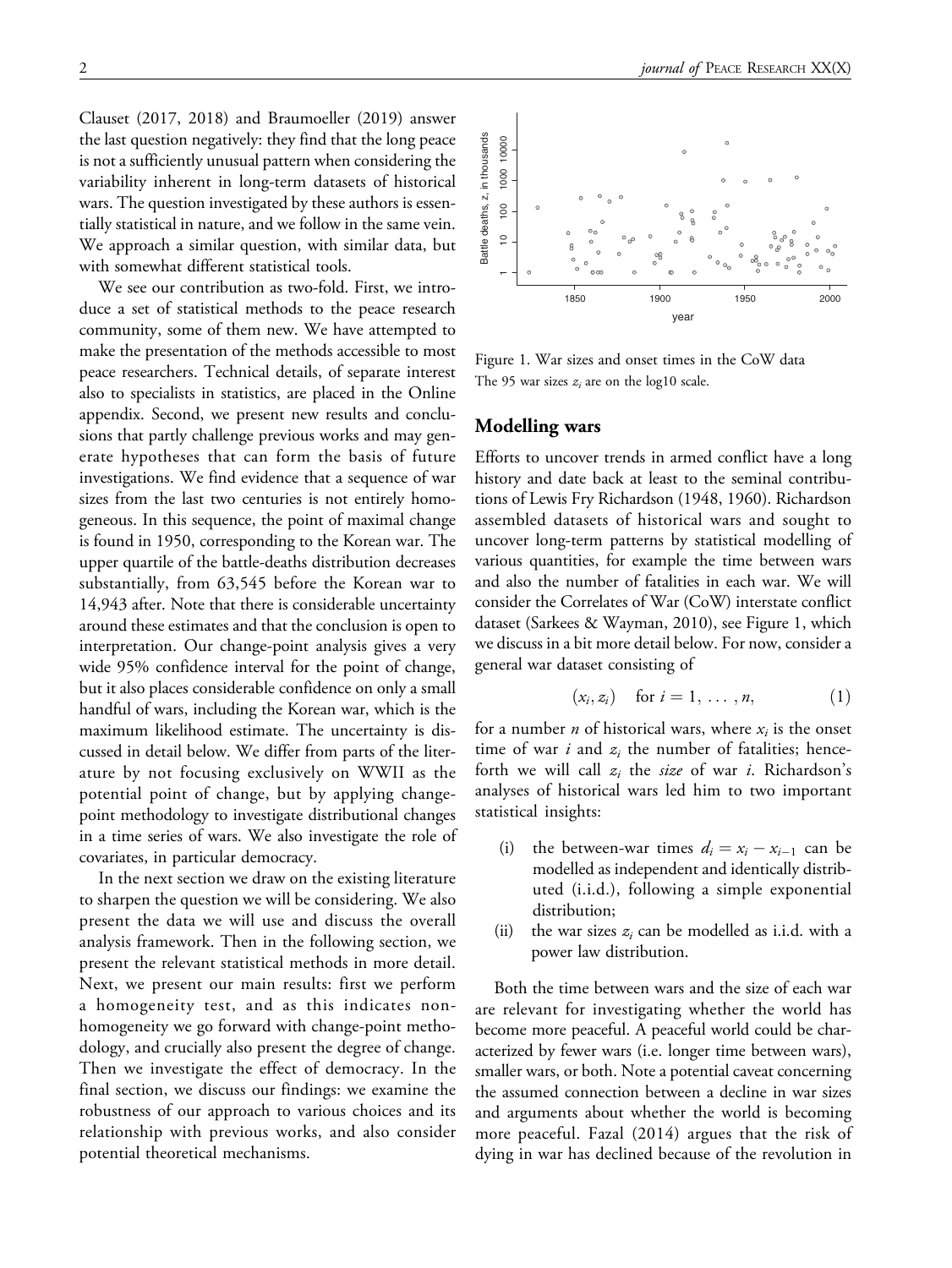military medicine: war may see just as many casualties as before but fewer deaths, since modern medicine is able to save more lives. We will not explore this hypothesis in our article.

Trends in the number of interstate wars have been studied by, for example, Harrison & Wolf (2012), Gleditsch & Pickering (2014), Cirillo & Taleb (2016), Braumoeller (2019) and Clauset (2018). Harrison & Wolf (2012) claim that interstate wars have become more frequent over time, while Gleditsch & Pickering (2014) criticize their approach and claim that wars are in fact becoming less frequent. Clauset (2018) finds that the time between wars in the CoW data is adequately modelled by a simple exponential distribution, a finding that supports insight (i) of Richardson above. Clauset (2018) takes this finding as an indication of a lack of trend in the war timings data. In the Online appendix we provide a short investigation of the between-war waiting times  $d_i$  in the CoW dataset and find that the observed waiting times are more consistent with an exponentialgamma mixture model than with a simple exponential model. This indicates that the waiting times in the CoW dataset are more variable than expected under an exponential model. For the rest of the article we will leave the waiting times aside and focus on the war sizes.

Richardson's second insight has possibly received even more attention than the first one. Power laws are a particular class of probability distributions, with

$$
P(Z > z) \propto z^{-\theta} \quad \text{for all large } z,
$$
 (2)

and a positive parameter  $\theta.$  This means that the probability of observing an event, in our case a war, of size larger than  $z$  is inversely proportional to  $z$  raised to  $\theta.$  If  $\theta$ is large this probability quickly decreases with  $z$ , but if  $\theta$ is smaller  $P(Z > z)$  can stay considerable even for large z. This last characteristic is sometimes referred to as the 'fat-tailed' property and entails a non-negligible probability of observing truly enormous events. Often the power law distribution is only appropriate for observations larger than some threshold  $z_0$ , a point we will return to in the methods section.

Richardson's insights concerning power laws are discussed by Pinker (2011) in his international best-seller The Better Angels of Our Nature. There, he argues that violence in a wide sense, including crime, torture, animal cruelty and war, has declined. Power laws also form the basis of empirical investigations that challenge Pinker's conclusions about the decline of war and the long peace. In Cederman, Warren & Sornette (2011), a sequence of 118 war sizes from 1495 till 1997 is modelled with

power law distributions. The authors find a shift in the power law parameter in 1789, indicating larger wars after that year compared to the period before. Cirillo & Taleb (2016) build their own database of war deaths from year 1 to the present. They use statistical models with power law tails and find that their dataset is well enough described by a single, stationary model. Clauset (2017, 2018) examines the CoW data discussed below, models the size of interstate wars with power laws, and finds that he cannot reject the null hypothesis of no change. Indeed, he argues that the current trend would have to persist for 150 years until we could statistically claim that the world had become more peaceful.

Now we have decided on a quantity of interest, war sizes, and have found a class of appropriate statistical distributions to model this quantity. Still, there is a major question to resolve: should we normalize the war sizes by population size or should we consider the absolute number of fatalities instead? Here, normalization refers to dividing the number of fatalities by the population size, typically the world population. Pinker (2011) forms most of his arguments around relative quantities, such as deaths per 100,000. Clauset (2017, 2018) discusses the choice of normalization in some length, and decides to analyse the absolute numbers. The choice of normalization in fact translates into different questions: are we interested in making claims about the absolute sizes of wars? Or the risk of dying in wars? And in the latter case, with respect to which segment of the population should this risk be defined? All these questions are valid and interesting, but naturally the answers to one of them will not be directly relevant for the others. We have chosen to consider the absolute numbers. For the proponents of the long peace theory this is a conservative choice since normalizing by world population inflates the size of ancient wars compared to more recent wars.

Further, there is a choice between different datasets. Naturally, we would prefer a dataset stretching as far as possible back in time, with measurements of high quality and constructed with careful and precise definitions. The previously mentioned study by Cederman, Warren & Sornette (2011) combines data from Levy (1983), the CoW project (Singer & Small, 1994) and the PRIO/ UCDP Armed Conflict Database (ACD) (Gleditsch et al., 2002). The dataset has a long time span, but is unfortunately limited to wars involving 'major powers'. The quality of the reported battle-deaths number can also be an issue. Even for recent wars involving developed countries the estimates of the number of battledeaths can be contested. The Falklands war, for instance, is included in the CoW interstate wars dataset with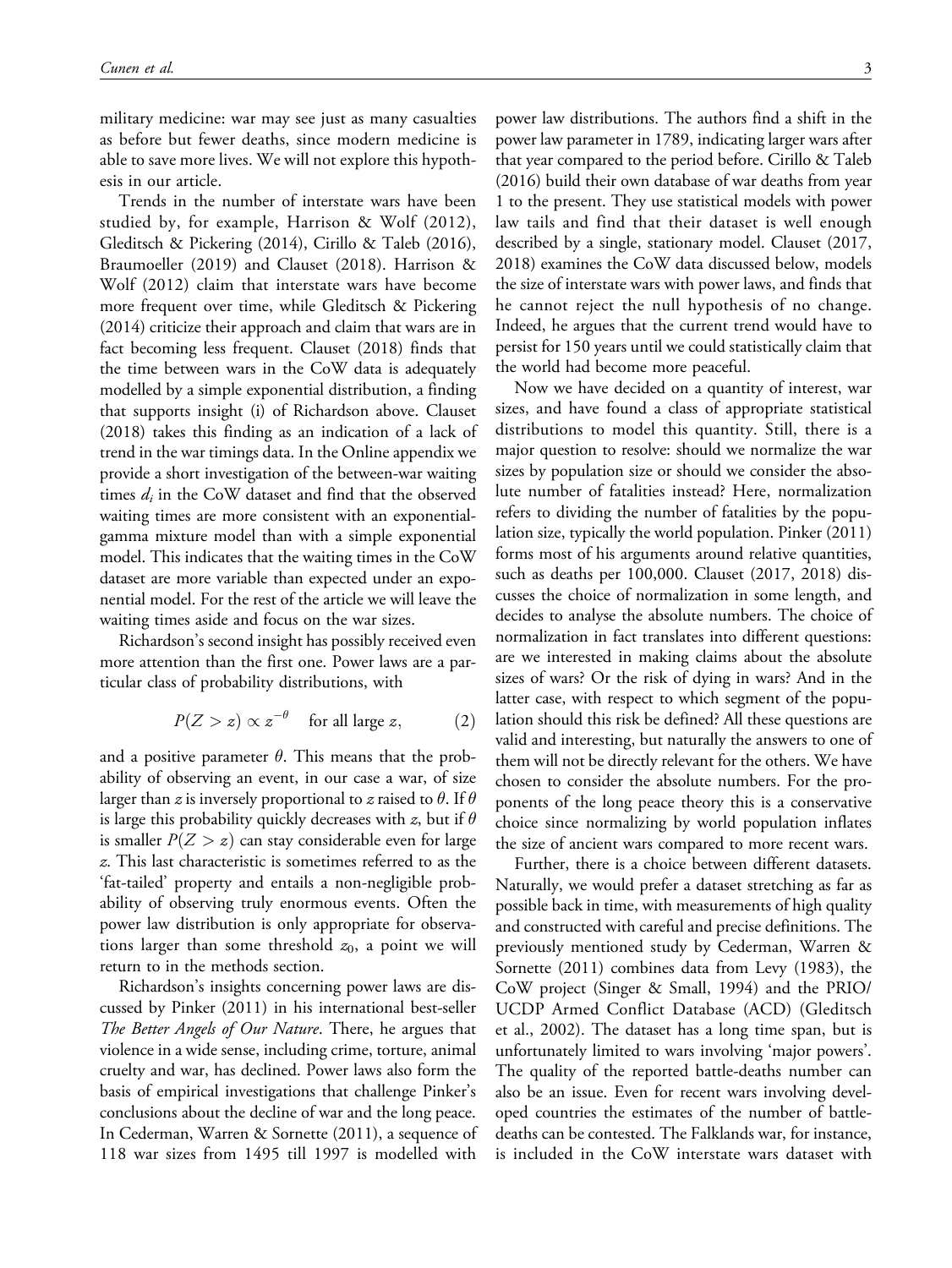1,001 battle-deaths, even though the actual number is most likely closer to 900 (Reiter, Stam & Horowitz, 2016).

We have used the Correlates of War (CoW) interstate conflict dataset (Sarkees & Wayman, 2010). This dataset contains onset dates  $x_i$  and the number of battledeaths  $z_i$  for all interstate wars with more than 1,000 battle-deaths in the period 1816 to 2007, comprising a total of 95 wars. The dates  $x_i$  range from 1823.27 (the Franco-Spanish war) to 2003.22 (invasion of Iraq). Figure 1 displays these data, with  $z_i$  on the log10-scale. The choice of the CoW dataset is motivated by its widespread use (Clauset, 2017, 2018; Fagan et al., 2018; Spagat & van Weezel, 2018), which enables comparisons with other approaches. Also, the CoW dataset is considered to be of good quality, despite the issue mentioned above.

Finally, there are several different statistical frameworks for assessing whether a certain sequence of observations, war sizes in our case, supports a trend, or not. The possible options include regression models with respect to time, homogeneity tests and change-point analyses. We have not investigated regression models as these would impose too much of a constraint on the type of change present (also a quick look at Figure 1 clearly indicates that there is no simple linear time trend).

Homogeneity tests are a general class of methods which aim at testing a null hypothesis of *stationarity*, that is, to test whether the observed sequence is consistent with a single, stationary statistical model or whether there is sufficient deviation from the model as to indicate that there has been a change. Most of the results in Clauset (2017, 2018) are based on tests of homogeneity, where Clauset does not find sufficient evidence to reject the null hypothesis of no change. Tests of homogeneity seem attractive because they can potentially discover many types of deviations from the stationary model. However, for partly the same reason, they can often have low power in discovering actual changes. There are many homogeneity tests to choose between, which differ in, for example, the assumptions made, the choice of test statistic and the choice of alternative hypothesis; see Hjort & Koning (2002) and Cunen, Hermansen & Hjort (2018) for partial reviews and methods. We present a general homogeneity test in the methods section.

If the null hypothesis of homogeneity is rejected, there may be reasons to believe that the data are inconsistent with a completely stationary model. The rejection of the hypothesis does not necessarily give any indication on where the change took place, nor what type of changes the data support. Change-point analysis is a

framework for investigating a certain type of 'trend': an abrupt change in the distribution of the data, with particular emphasis on where the change took place. There is a long tradition in social and political science for studying shifts in history, and for examining conditions for the potential for shifts (see Tilly, 1995; Marx, 1871; Spengler, 1918; and e.g. Beck, 1983; Mitchell, Gates & Hegre, 1999; Western & Kleykamp, 2004; Spirling, 2007; Blackwell, 2018). Change-point methods have been applied to sequences of war sizes in Cederman, Warren & Sornette (2011), and very recently in Fagan et al. (2018) and Braumoeller (2019).

#### Methods

In the first subsection, we construct a non-parametric homogeneity test. Since this test indicates nonhomogeneity (see the results section), we proceed with our change-point framework. First, we present parametric models for the war sizes, before presenting our change-point method. In the last subsection, we explain the inclusion of covariates.

# Testing constancy over time

Suppose a sequence of observations  $y_1, \ldots, y_n$  is registered over time, and that one wishes to query the null hypothesis  $H_0$  that the distribution generating the sequence has remained constant, against the alternative that somewhere a change has taken place. Assume  $\mu$  is a parameter of particular interest, like the median or standard deviation, with  $\hat{\mu}_{a,b}$  the estimate of this quantity based on the stretch of data  $y_a$ , ...,  $y_b$ . For each candidate position  $\tau$ , inside a relevant pre-defined interval of time  $[c, d]$ , consider the relative difference in estimated  $\mu$ , to the left and to the right, via

$$
H_n(\tau) = \frac{\hat{\mu}_L - \hat{\mu}_R}{\{\hat{\kappa}_L^2/\tau + \hat{\kappa}_R^2/(n-\tau)\}^{1/2}}
$$
(3)  
for  $\tau = c, c + 1, ..., d - 1, d$ .

Here  $\hat{\mu}_L = \hat{\mu}_{1,\tau}$  and  $\hat{\mu}_R = \hat{\mu}_{\tau+1,n}$ , along with  $\hat{\kappa}_L$  and  $\hat{\kappa}_R$ being estimates of the relevant standard deviations, to the left and to the right, in the usual setup where  $\hat{\mu}_{a,b}$  is approximately normal with variance of the form  $\kappa^2/(b-a+1)$ . The function  $H_n(\tau)$  can be plotted for all potential  $\tau$  values, and also provides natural test statistics for  $H_0$ , for example  $H_{n,\text{max}} = \max_{c \leq \tau \leq d} |H_n(\tau)|$ , along with one-sided versions. The null hypothesis of homogeneity is rejected if  $H_n(\tau)$  takes values sufficiently far from zero. In addition, the plot of  $H_n(\tau)$  will indicate the position  $\hat{\tau}$  at which the plot is farthest away from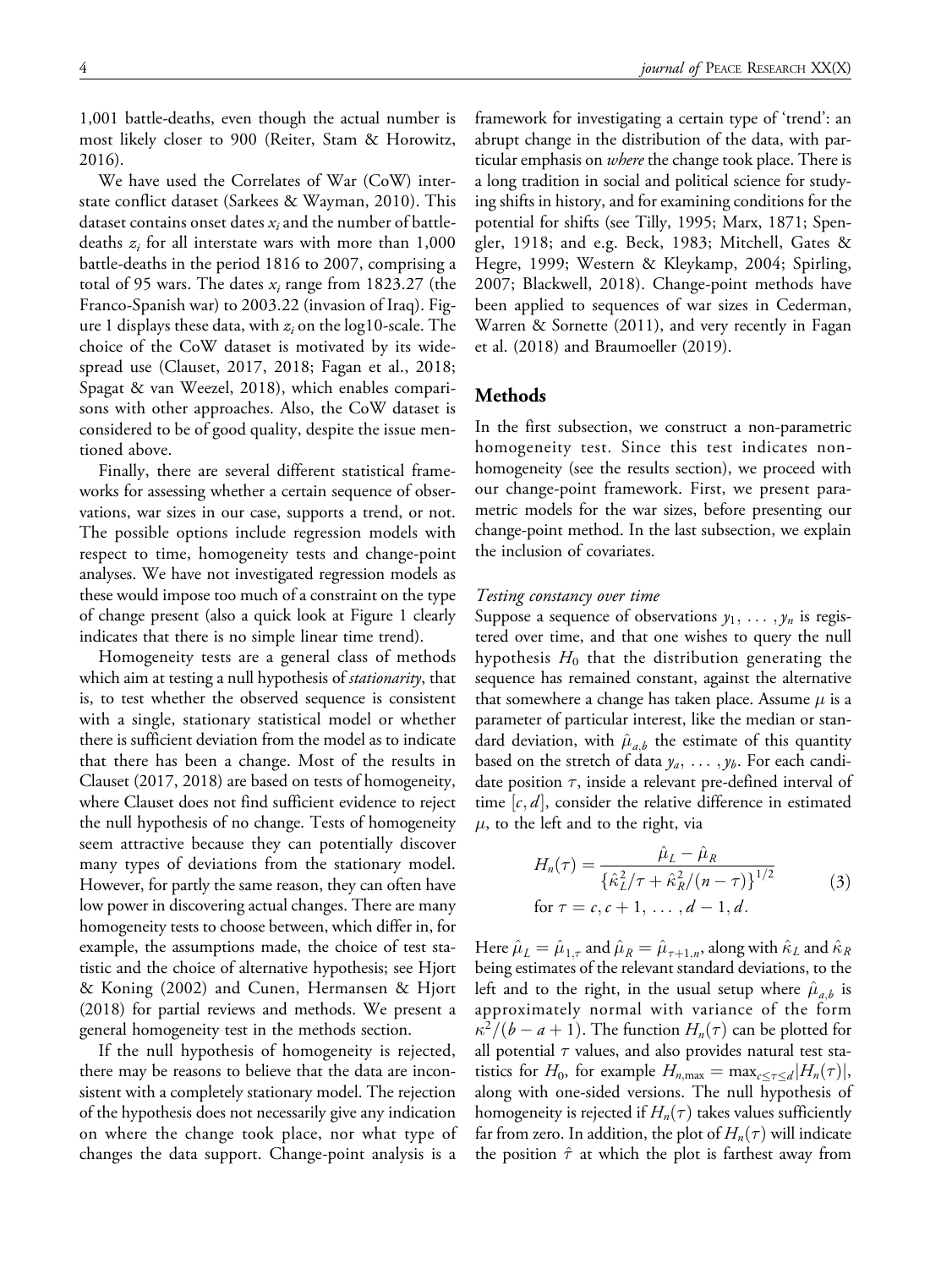zero, which may serve as an estimate of the change-point (but from an entirely different perspective than the change-point method we present below).

Importantly, the  $H_n$  plot may be utilized for the onesided case where a change is assumed to have a given direction, on a priori grounds, thus yielding bigger detection power than with a two-sided version. Also, the method works for non-parametrically defined  $\mu$ . In order to find the p-value for the test, one needs to work out the distribution of the  $H_n$  process. We present these derivations in the Online appendix. There we also investigate a different homogeneity test based on a weighted Kolmogorov-Smirnov statistic.

#### Models with power law tails

In order to use the change-point method from Cunen, Hermansen & Hjort (2018) we need a parametric model for the war sizes,  $z_i$ . As discussed above, we want to use a model with power law behaviour. One general option is to use the power law distribution directly, see Equation (2). For most datasets, the power law distribution will not fit well for the entire dataset, but only for observations larger than a certain threshold, that is,  $z_i \ge z_0$  has a density proportional to  $z_i^{-(\theta+1)}$ . Then, one needs to estimate both the parameter  $\theta$  and the tail-index threshold  $z_0$ . We investigate this approach in the Online appendix; related approaches are used in Clauset (2017, 2018). This model is simple to use, but does not directly utilize the observations below the threshold  $z_0$  and may therefore entail some loss of information compared to the next option. In the following, we will refer to this model as the 'simple power law' model.

Another option is to model the entire dataset, which in our case only has wars of sizes 1,001 and more (see Online appendix Section D), with a distribution that fulfils the power law requirement in the tails. Generally speaking, the distribution function  $F(z)$  for the  $z_i$  is said to have power law tails, with power index  $b$ , if  $z^{b}\{1-F(z)\}$  tends to a positive constant as  $z$  increases. One such model is the inverse Burr distribution, taking

$$
F(z; \mu, \alpha, \theta) = \Pr\{Z \le z\} = \left[\frac{\{(z - 1001)/\mu\}^{\theta}}{\{(z - 1001)/\mu\}^{\theta} + 1}\right]^{\alpha}
$$
  
for  $z \ge 1001$ , (4)

with parameters  $(\mu, \alpha, \theta)$  to be estimated from the 95 wars. When z increases we have  $F(z) \approx 1 - \alpha(\mu/z)^{\theta}$ ; thus  $\theta$  plays the role of the power index, similarly to its namesake in the simple power law distribution above.

There are other distributions with power law tails, and the choice between these models should ideally not influence the reported results to a great extent, as long as the chosen model has a reasonably good fit to the data. In the Online appendix, we examine goodness of fit, some model selection with the focused information criterion, and also report results using other parametric models.

#### Change-point methods

When faced with a sequence of observations, changepoint methodology is used to search for where the point of maximal distributional change occurs. More formally, we have observations  $z_1, \ldots, z_n$  from some parametric model, say  $f(z, \gamma)$ , where  $\gamma$  is of dimension p. Assume that there is a change-point  $\tau$  in the sequence, where the model parameter changes from  $\gamma_L$  for  $i \leq \tau$  to  $\gamma_R$  for  $i \geq \tau + 1$ . The aim of a change-point analysis is to estimate  $\tau$  and, importantly, to assess the uncertainty around it. Subsequently, one should also assess the *degree* of change associated with the change-point, in order to investigate the magnitude and direction of the change, and thereby assess whether the change is large enough to have any practical importance.

There are many ways in which to search for a changepoint in a sequence of data; see Frigessi & Hjort (2002) for a broad introduction to a special journal issue on discontinuities. Here we employ change-point machinery developed in Cunen, Hermansen & Hjort (2018), both for spotting a potential change-point and, crucially, for assessing its uncertainty. To assess uncertainty and present our result, we use confidence curves (see Schweder & Hjort, 2016). The confidence curves can be understood as graphical generalizations of confidence intervals. They present the uncertainty at all levels of confidence, instead of just a single confidence interval at some arbitrary level of confidence (typically 95%). See the results section for more on the interpretation of confidence curves.

In the Online appendix we provide a short technical overview of the change-point method we have used. The version of the method used here only allows for a single change-point in the sequence of data. Importantly, the method involves maximum likelihood estimators of the model parameters,  $\hat{\gamma}_L$  to the left and  $\hat{\gamma}_R$  to the right, and of the change-point parameter  $\hat{\tau}$ . The confidence curve  $cc(\tau)$  is based on the deviance function and its construction requires computer simulations. Ideally, the results presented here should not be too sensitive to the choice among various change-point methods. The chosen method is easy to use and highly flexible, and relies on a natural extension of general likelihood theory to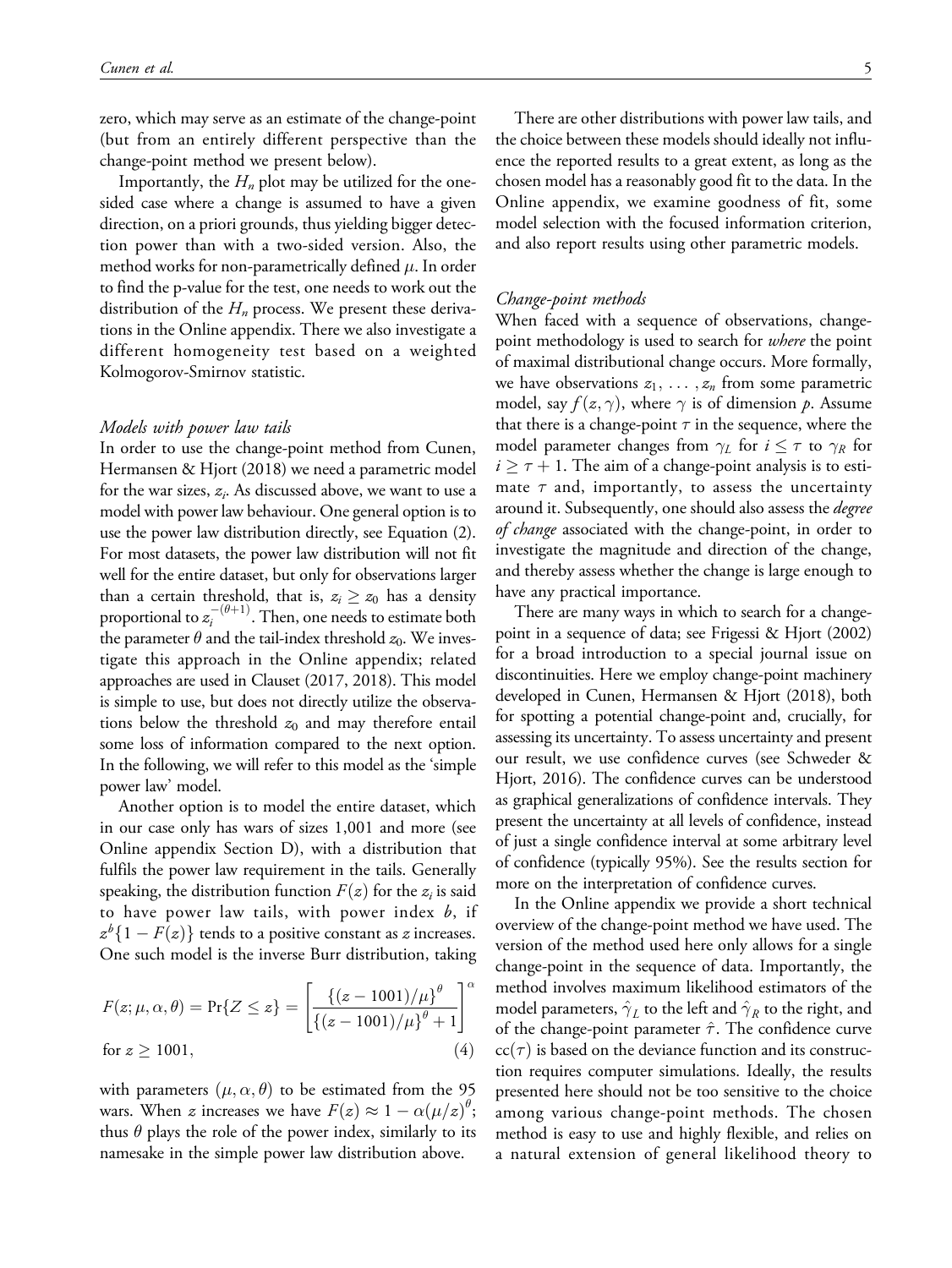change-point parameters. It can be used in connection with any parametric model for the data and allows for changes in one, some, or all of the  $p$  model parameters inside  $\gamma_L$  and  $\gamma_R$ . Thus, it allows the user to discover more complex changes than simple jumps in the mean level (which parts of the change-point literature are constrained to).

The change-point method of Cunen, Hermansen & Hjort (2018) also allows us to construct confidence curves for the degree of change associated with the change-point. The degree of change is a one-dimensional parameter, called  $\rho$ , defined as a function of the model parameters on both sides of  $\tau$ , and meant to capture the size and direction of the change. Usually it will be in the form of a ratio or a difference; here we will study the ratio between quantiles of war sizes on each side of  $\tau$ . Confidence curves for the degree of change,  $cc(\rho)$ , are displayed in the results section. Importantly,  $cc(\rho)$  takes into account the uncertainty in the change-point position. The confidence curves for the degree of change can therefore be considered an implicit homogeneity test. The change-point method described here always gives a point estimate for the change-point position, but if the degree of change analysis indicates that the magnitude of the change is very small, or highly uncertain, there is no reason to argue that there really has been a shift in the distribution. Conversely, if the degree of change analysis indicates a change of large and significant magnitude, one may put faith in the existence of a change.

In our analysis, we will use the change-point method briefly discussed here along with the inverse Burr model described in the previous section. In addition to the choice of distribution, the modeller also needs to decide on which parameters of the distribution should be allowed to be (potentially) influenced by the change-point. For the model in Equation (4), we allow  $\theta$  and  $\mu$  to change, but assume the same  $\alpha$ across the change-point. We then end up with a total of six parameters to estimate: the change-point  $\tau$ , along with  $(\alpha, \mu_L, \theta_L, \mu_R, \theta_R)$ .

#### Covariates

The change-point method above is sufficiently general to support the inclusion of covariates influencing the model parameters, for example democracy scores, as we will see. For simplicity of presentation, we will present the inclusion of a single covariate to the inverse Burr model described above; in the Online appendix we give a more general treatment.

Assume that we have covariate information  $w_i$  for each war. In this illustration, the covariate is the mean

democracy score of the countries involved in each war, measured the year before the war started. To measure democracy, we utilize the Polity index from the Polity IV dataset (Marshall & Jaggers, 2003). The Polity index scores regimes on a  $-10$  to 10 scale, where  $-10$  are the most autocratic regimes and 10 the most democratic. The covariate will be negative when a war involves mostly autocratic regimes, and large and positive if a war involves only democracies. Here, we will let the covariate influence the scale parameter  $\mu$  of the inverse Burr:

$$
\mu_{L,i} = \mu_{L,0} \exp(\beta_L w_i) \text{ and } \mu_{R,i} = \mu_{R,0} \exp(\beta_R w_i)
$$
  
for  $i = 1, ..., 90$ . (5)

Note that some of the wars have missing democracy scores. We remove these observations and end up with 90 wars for this analysis. The full model has now become moderately complex, with parameters  $\theta_L, \mu_{L,0}, \beta_L$  to the left,  $\theta_R$ ,  $\mu_{R,0}$ ,  $\beta_R$  to the right and a common  $\alpha$ , in addition to the change-point  $\tau$ .

When introducing covariates in this change-point model, there are some issues to consider. First, one can either assume that the covariate effect has changed across the change-point, or that it has remained constant (so  $\beta_L = \beta_R$ ). This choice might depend on prior knowledge, or be decided based on some model selection criteria. Secondly, one must be aware that inclusion of covariates might alter the change-point inference (compared to a model without covariates).

#### Results

#### Testing constancy

For the sequence of log-battle-deaths  $y_i = \log z_i$  for  $i = 1, \ldots, n = 95$ , we may compute, display and analyse  $H_n$  plots of Equation (3) for any relevant choice of focus parameter  $\mu$ . Figure 2 displays  $H_n$  plots for the median  $F^{-1}(0.50)$  and upper quartile  $F^{-1}(0.75)$ , with maxima 1.436 and 2.746, respectively. When looking at the median level we cannot reject the null hypothesis of homogeneity at any ordinary level. For the upper quartile, however, the maximum of 2.746 is significantly high. Computing an associated p-value uses theory from the results section, with a one-sided version of the test statistic, since we judge it a priori clear that the battledeath distribution has not gone up after WWII. The exact p-value depends on the time range  $[c, d]$  used. We take  $d = 1987$ , to allow ten wars to the right, in order for the statistical approximation theory to work well. With  $c = 1909$  we find the p-value equal to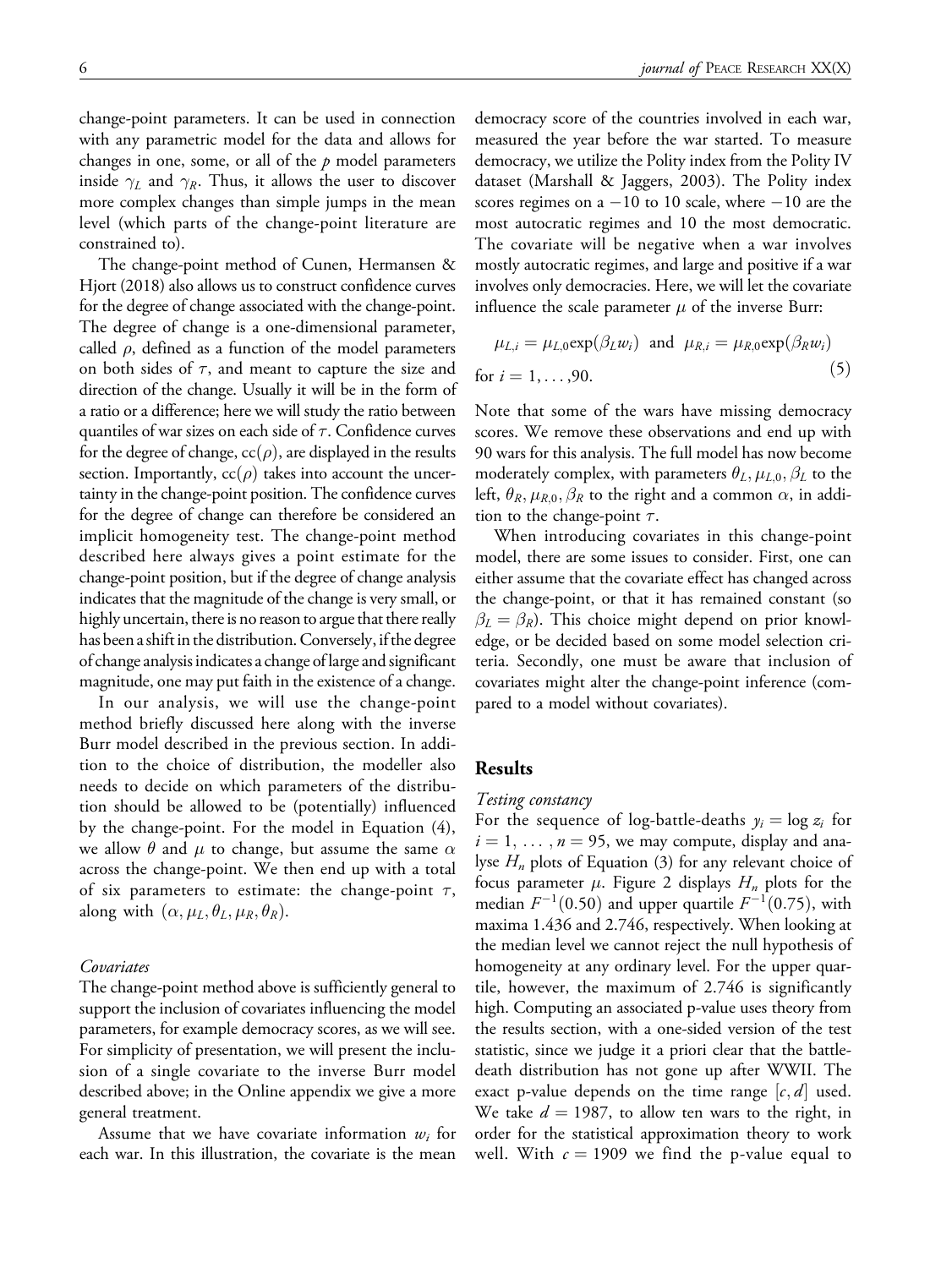

Figure 2. The relative change  $H_n$  plot of Equation (3) The two curves are the median  $F^{-1}(0.50)$  (red dashed curve) and the upper quartile  $F^{-1}(0.75)$  (black full curve). The lower gives the point-wise threshold, the upper gives the threshold for the null distribution corresponding to the time window  $[c, d] = [1909,$ 1987].

0.0351, and with a tighter time range even smaller p-values.

The p-values, for monitoring the no-change hypothesis with respect to quantiles, become even smaller for higher quantiles than 0.75. Thus the battle-death distribution has not remained constant over time. More specifically, plots such as those in Figure 2 reveal that there are clearer changes in the upper parts of the distribution than in the lower parts.

#### Change-point results

Our change-point method provides the maximum likelihood estimate for the change-point at  $\hat{\tau} = 1950.483$ . Thus, the point of maximal change in the parameters of the inverse Burr model is found between the 60 wars up to and including the Korean war on the one side and the 35 wars following the Korean war on the other side.

The full uncertainty around the point estimate is given by the confidence curve in Figure 3. The potential change-point values are on the horizontal axis, while the degree of confidence is on the vertical axis. The confidence curve hits zero at the point estimate (1950), and we can read off confidence intervals at all levels. Note that these intervals can consist of disjoint parts. Clearly there is uncertainty in the change-point position; we see that the 95% confidence interval, indicated by the red horizontal line in the figure, encompasses the whole range of possible change-point values. The 80% interval encompasses only 30 war-onset-times however, most of them from 1939 to 1992, but with 'gaps'. Note that the analysis places considerable confidence on three waronset-times in the dataset in addition to the point

estimate, especially 1965:103 (the Vietnam war), 1939:669 (WW2) and 1982:236 (the Falklands war).

For the inverse Burr model in Equation (4), the estimated parameters are:  $\hat{\alpha} = 0.499$ ,  $\hat{\mu}_L = 43887$ ,  $\hat{\theta}_L = 0.702$ ,  $\hat{\mu}_R = 10940$ ,  $\hat{\theta}_R = 1.022$ . We assess the direction and magnitude of the potential change by computing confidence curves for the degree of change. We examine the ratio between certain quantiles before and after the estimated change-point,  $\rho_1 = \phi_{0.50,L}/\phi_{0.50,R}$ and  $\rho_2 = \phi_{0.75,L}/\phi_{0.75,R}$ , with L and R again referring to the parameters to the left and to the right of the change-point. When the bigger wars are of primary interest, the ratio  $\rho_2$  of the upper quartiles would be more relevant to assess than the ratio  $\rho_1$  of medians. With the inverse Burr we have the following expression for the  $100q\%$  quantile,

$$
\phi_q = 1001 + \mu \left( \frac{q^{1/\alpha}}{1 - q^{1/\alpha}} \right)^{1/\theta}.
$$
 (6)

Here we use  $q = 0.50$  and  $q = 0.75$  to estimate the medians and the upper quartiles, respectively. Note that the number 1,001 here simply serves to bring the quantiles back to the battle-death scale. The point estimates via the inverse Burr are  $\hat{\rho}_1 = 2.15$  and  $\hat{\rho}_2 = 4.25$ . The fitted median decreases from 10,129 battle-deaths pre 1950 to 4,721 after the change-point. The upper quartile decreases from 63,545 to 14,943 battle-deaths.

Figure 4A gives the confidence curves for the two degree of change parameters described above. These are computed with the simulation based method described in Section C of the Online appendix. The confidence curves reveal that the ratio between upper quartiles is significantly larger than 1 on the 95% level, whereas the ratio of medians is larger than 1 only at somewhat lower confidence levels. Thus, the upper quartiles on each side of the potential change-point are significantly different on a 5% level. This analysis is not conditional on a given change-point value, but takes into account the uncertainty in the change-point position.

Figure 4B gives a different way to visualize the change in distribution at the estimated change-point. The red dots are wars taking place before the Korean war, and the black dots are the wars after. The lines are the fitted complement cumulative distribution functions (CDFs), That is, 1 minus the fitted CDFs, on the log-log scale for the inverse Burr distribution on each side of the estimated change-point. The vertical dashed lines indicated the fitted medians and upper quartiles, and again we observe that the difference between the two distributions is larger for the higher quantiles. We also see that for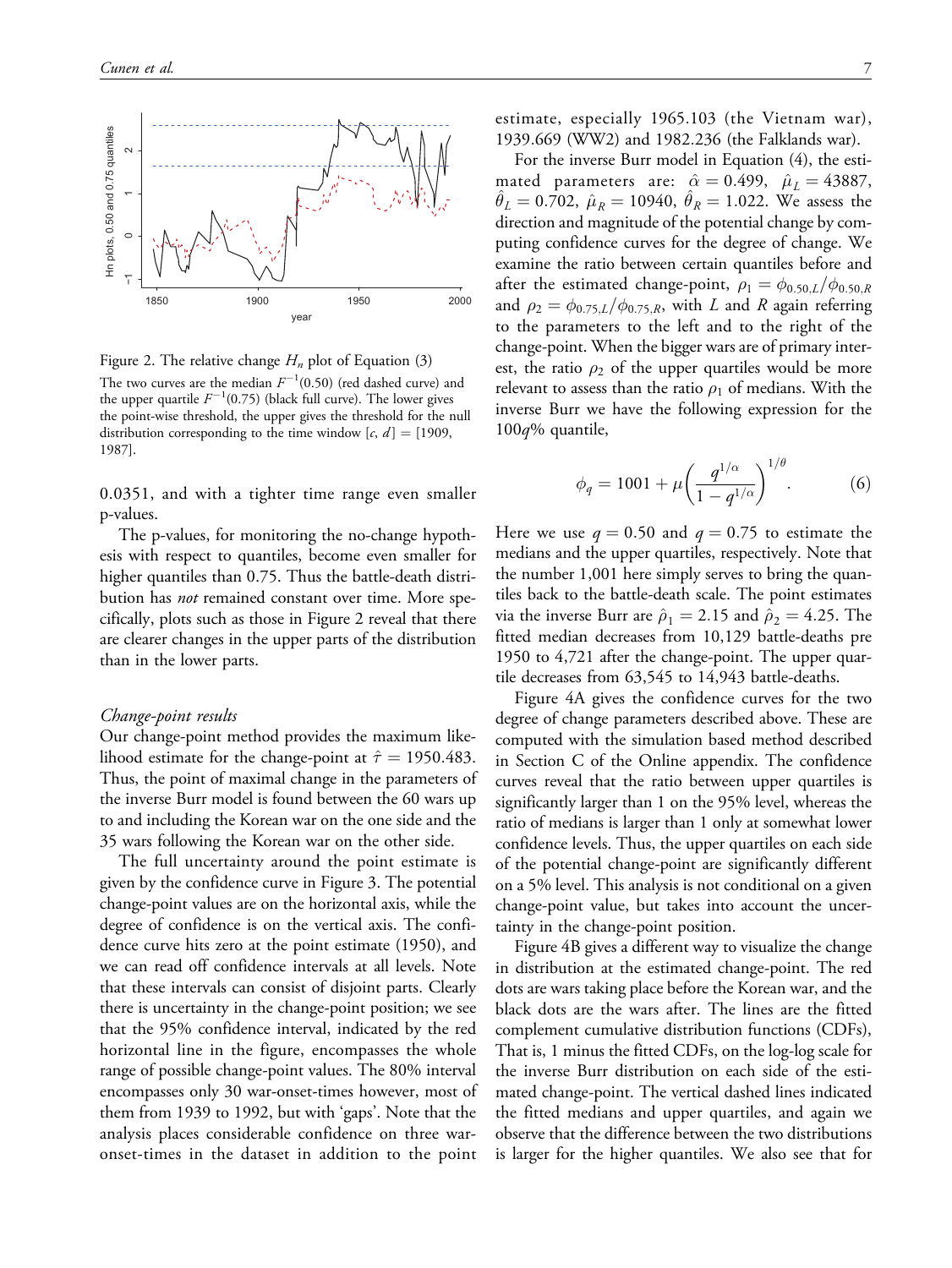

Figure 3. Confidence curve for the change-point using the inverse Burr model The confidence curve points to the Korean war (1950). The red dashed line corresponds to the 0.95 confidence level.



**B** 0.01 0.05 0.2 0.5 1 Fraction of wars with at least z deaths Fraction of wars with at least z deaths  $0.5$  $0.2$ 0.05  $\Omega$ φ0.5 φ0.75  $φ_{0.5}$   $φ_{0.75}$ Ċ  $0.01$ 1 10 100 1000 10000 Battle deaths, z, in thousands

Figure 4A. Confidence curves for the degree of change, using the inverse Burr model

The dashed curve belongs to the ratio of medians while the fully drawn one is for the ratio of 75% quantiles. The red horizontal line marks the 0.95 confidence level.

large wars the fitted complement CDF approaches linearity on the log-log scale, as expected (the complement CDF of a simple power law distribution is a straight line in log-log plots).

## Covariate results

We include the democracy covariate and allow the effect of democracy to change across the change-point. The

Figure 4B. log-log plot of the complement CDFs for war sizes The lines are the complement CDFs for the fitted inverse Burr distribution on each side of the estimated change-point; before 1950 (red full curve) and after (black dashed). The points give the empirical complement CDFs; before 1950 (red circles) and after (black triangles). The vertical lines indicate the fitted medians and upper quartiles on each side of the change-point.

inclusion of the covariate changes the point estimate of the change-point somewhat, from 1950:483 to 1967:431 (the Six Day war). The Korean war is still given high confidence and we have therefore performed follow-up analysis taking the 1950.483 change-point as given. When it comes to parameters  $\theta_L, \mu_{L,0}, \theta_R, \mu_{R,0}, \alpha$ , estimates with precision correspond roughly to those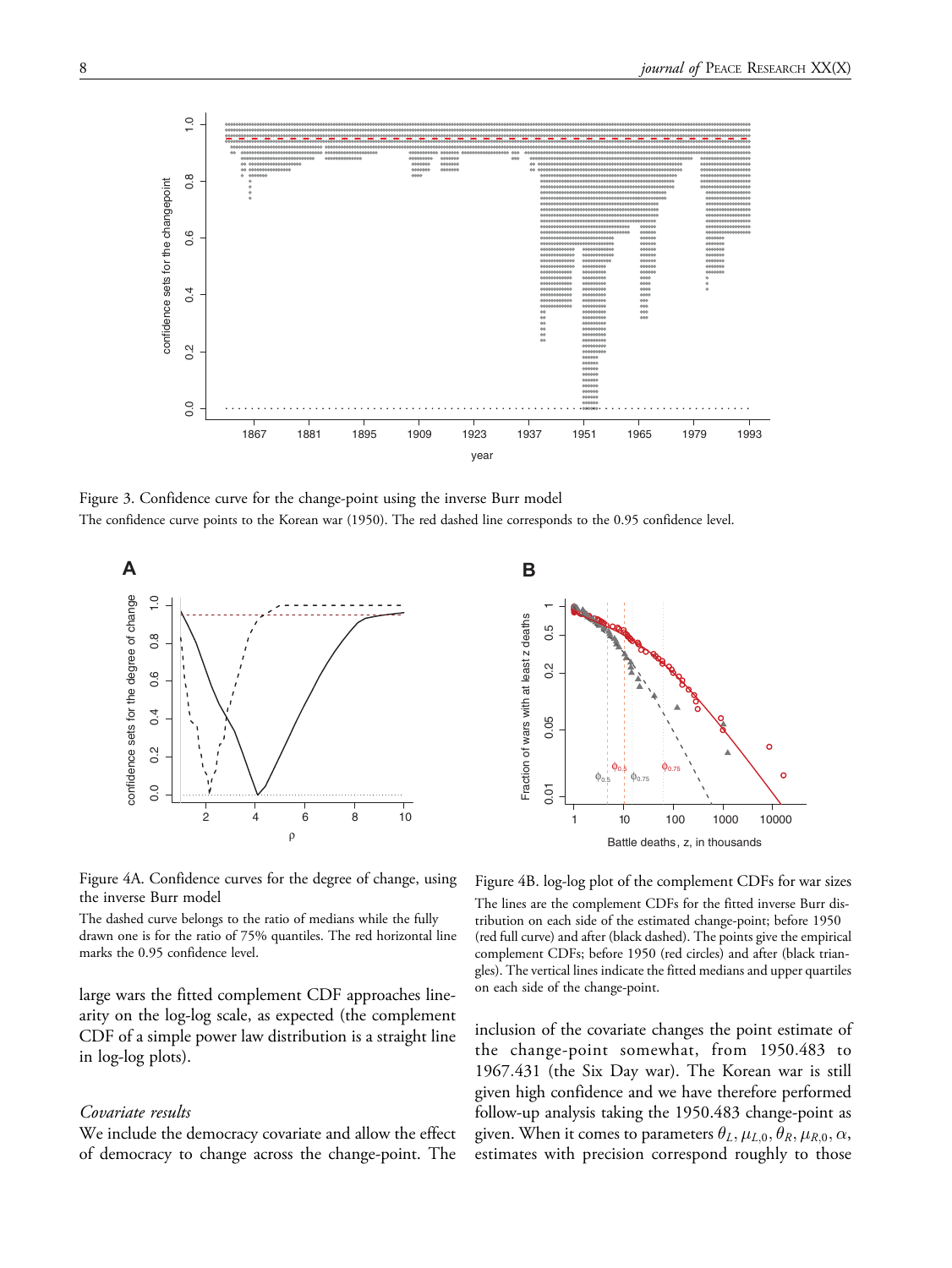

Figure 5. Regression with inverse Burr model and mean democracy as covariate The left plot is on the z scale, the right plot is on the log10 scale. Each of the 95 wars is represented by a point; before 1950 (red dots) and after (black triangles). The lines are the fitted medians; before 1950 (red full curve) and after (black dashed).

found for the change-point analysis without covariates. The most interesting parameters, in this context, are  $\beta_L$ (estimate  $-0.007$ , 90% interval  $[-0.202, 0.187]$ ) and  $\beta_R$ (estimate  $-0.163$ , 90% interval  $[-0.308, -0.018]$ ). The estimated  $\beta_L$  is close to zero and its confidence interval covers zero, while the interval for  $\beta_R$  indicates that the scale parameter decreases as the mean democracy score increases. The changing effect of democracy is reflected in Figure 5, showing the fitted median as a function of mean democracy on both sides of the change-point. Before 1950 the median number of battle-deaths is almost constant across democracy scores, while after 1950 the median number of battle-deaths decreases sharply with increasing democracy.

## Discussion

Recent contributions, reviewed above, argue that there is no clear evidence of change in the sizes or the times between interstate wars since 1816. In contrast, we find evidence that a change in the distribution of war sizes has taken place, and that it may have happened in the years after WWII, rather than in 1945 which is the assumed change-point within the current literature. We stress that the results from the change-point analysis are open to interpretation. On one hand there is considerable uncertainty in the change-point position: the 95% interval for  $\tau$  covers the entire range of possible change-point positions. Some readers will thus interpret Figure 3 as

favouring the 'no-change' hypothesis. On the other hand, the figure also indicates that all the most likely candidates for the change-point positions are found either at or after WWII. Moreover, the degree of change analysis shows a significant decrease in battle-deaths after the change, at least when considering the upper quartiles. The change in the parameters of the distribution of battle-deaths thus manifests itself in smaller wars in the period after the change-point. On the whole, we interpret our analyses as supporting a decrease in battle-deaths at some point in the time span we are considering. The exact position of the shift remains somewhat uncertain, but the most likely candidate is the Korean war.

Our claim rests upon two distinct analyses. First, we presented a non-parametric test of homogeneity. The test suggests that the sequence of war sizes has not been homogeneous when considering the higher quantiles of the war size distribution; see the results for the upper quartiles in Figure 2. With this test the null hypothesis of no change is rejected at the 5% level. Second, we have conducted a change-point analysis. Here, we needed a parametric model for the data, and we found suitable models among the class of models with power law tails.

We have also introduced the use of covariates – pointing towards further modelling efforts including mechanisms and explanations. In addition to enriching the long peace debate by generating hypotheses concerning the long-term characteristics of interstate wars, we have also introduced models and methods to the peace research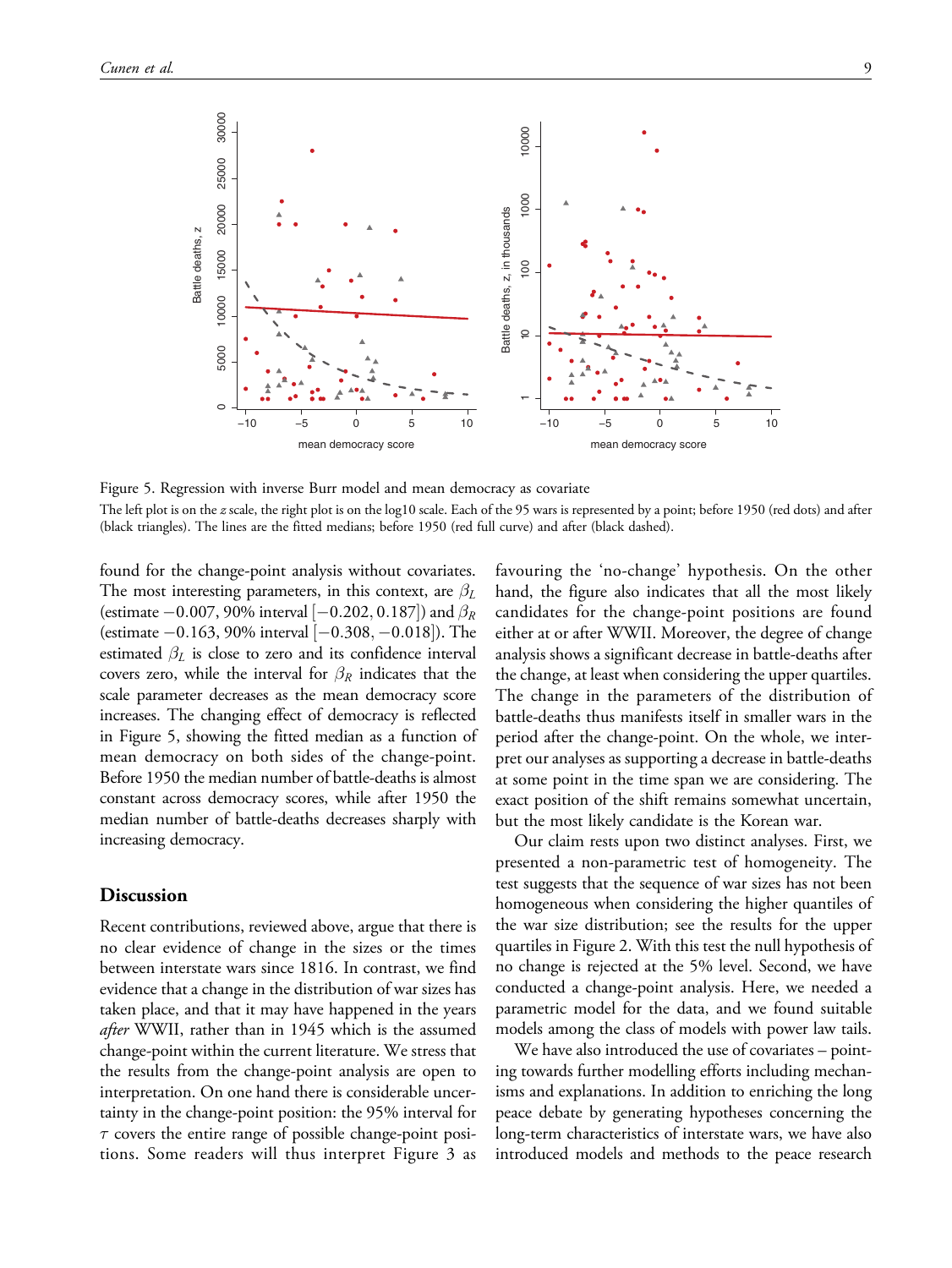literature. In the rest of this section, we will discuss our findings on various levels. First, we will take a critical look at our approach and report on some robustness checks we have conducted. Then we will explore connections between our contribution and related articles, both in terms of methods and results. Finally, we will discuss our findings in light of the general peace research literature, and in particular consider some theoretical explanations.

#### Robustness of our approach

Statistical analyses require a series of assumptions and some level of abstraction to get from a real world question to a statistical question. Here, we return to some of the choices we discussed in the beginning and attempt to assess their influence on our results.

For our statistical modelling we have been guided by previous works using power law distributions. There have been a few attempts to give a theoretical justification to the power law behaviour of war sizes (see e.g. Cederman, 2003), but for most authors, including Richardson, the power law models have been used as essentially descriptive models, that is, as 'lower dimensional representations' allowing us to assess potential regularities given the inherent variation in the data. In that case, it is particularly important that the model fits well to the data – that the distribution of war sizes according to the model is close to the actually observed war size distribution. We have therefore conducted various goodness of fit evaluations, for example the log-log plot in Figure 4. We see that the data in general have a good fit to the inverse Burr models on each side of the changepoint. The clearest deviation from the model is found for the very largest wars, especially among those taking place after 1950. The three largest wars in this period have more battle-deaths than expected under the model. This particular aspect of the data was not successfully accounted for by any of the models we considered (see the corresponding figures in the Online appendix) and would necessitate a more complex model than those considered so far. We have also conducted some goodness of fit tests. On both sides of 1950, the observed data were consistent with having been generated by the fitted inverse Burr distributions ( $p_L = 0.64$  and  $p_R = 0.23$ , see details in the Online appendix).

Several models within the class of distributions with power law tails provide adequate fit to the data. In order to investigate the sensitivity of our results to the modelling assumptions, we present results for similar changepoint analyses assuming two different models for the data in the Online appendix: the simple power law distribution and the inverse Pareto distribution. The inverse Pareto, like the inverse Burr, models the full sequence of 95 war sizes, and we obtained very similar results to those presented in Figures 3 and 4: the same point estimate for the change-point,  $\hat{\tau} = 1950.483$ , and similar looking confidence curves for both  $\tau$  and the parameters representing the degree of change. This is not surprising since the inverse Pareto distribution is just a simplification of the inverse Burr. With the simple power law model the results were somewhat different. Here, we needed to set the tail-index threshold  $z_0$ , and we used  $z_0$  = 7061, see details in the Online appendix. The subsequent change-point analysis then makes use of only the 51 wars larger than  $z_0$ . Using this model we found  $\hat{\tau} = 1965.103$  as the point estimate for the change, corresponding to the Vietnam war. We provide the full confidence curve in the Online appendix, and it displays more uncertainty than we saw with the two other models (i.e. wider confidence intervals). In particular, the degree of change analysis indicates that the change was non-significant, in contrast with the analyses with the inverse Burr and inverse Pareto models. The increased uncertainty is related to the reduced sample size.

The different estimated change-points, for the full battle-deaths distribution and only the large wars (the simple power law analysis), underscores an important aspect inherent to any change-point exercise. What constitutes a change-point when analysing some aspects of the available data will not necessarily be recognized as a change-point when examining other relevant data. Thus it should not be seen as a paradox that the Vietnam war in 1965 can be a change-point for the extreme tail of the battle-death distribution, whereas perhaps the Korean war in 1950 is more of a change-point when examining more complex models involving the full battle-death distribution.

Some readers might question our choice of using a change-point framework at all. As mentioned in the beginning, change-point methods assume a very particular form of *change*, an abrupt shift in the distribution generating the data. In the case of our change-point method, we have in addition assumed that only a single such shift takes place. Is it realistic to assume that the long peace emerged in that way? Hardly, but a single change-point model could be considered a reasonable approximation to various other patterns, for example to more gradual changes. We are inclined to interpret the change-points we identify here as the culmination of a process that has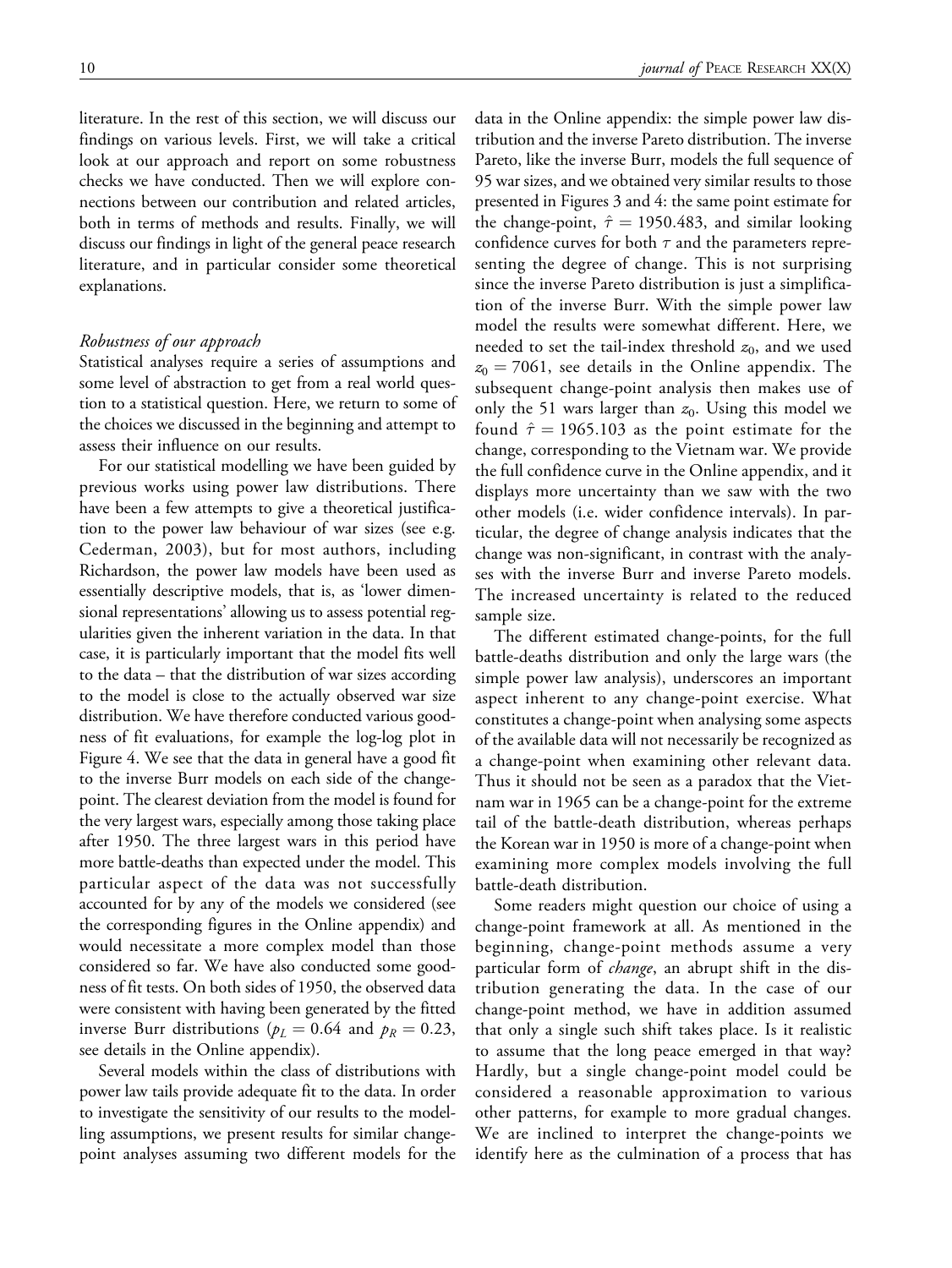unfolded over some time. This could apply to several of the mechanisms discussed below.

## Connections to other analyses

There are several recent contributions with clear connections to our article. Many of these also analyse the CoW interstate conflict dataset (Clauset, 2017, 2018; Spagat & van Weezel, 2018; Fagan et al., 2018; Braumoeller, 2019), while Cederman, Warren & Sornette (2011) and Cirillo & Taleb (2016) use datasets with a longer time span (from year 1494, and year 1, respectively). Cirillo & Taleb (2016) and Spagat & van Weezel (2018) normalize the war sizes with respect to world population, while Clauset (2017, 2018) and Cederman, Warren & Sornette (2011) analyse the absolute numbers. Fagan et al. (2018) conduct analyses of both absolute and relative numbers. As expected, analyses using relative war sizes find a clearer decline of war than those focusing on absolute numbers.

Parametric models within the class of distributions with power law tails are used in Cederman, Warren & Sornette (2011), Cirillo & Taleb (2016) and Clauset (2017, 2018), while Fagan et al. (2018) and Spagat & Weezel (2018) use non-parametric approaches. Clauset (2017, 2018) also investigated a certain semi-parametric model. The articles also differ in their choice of framework for investigating potential trends. Cirillo & Taleb (2016) and Clauset (2017, 2018) use types of homogeneity tests. Spagat & van Weezel (2018) test for differences in the probability of observing wars of a certain size across specific potential years-of-change, namely 1945 and 1950. Initially, Cederman, Warren & Sornette (2011) also investigate a single, specific year-of-change, 1789, but the authors proceed by searching for a changepoint along the full sequence of wars. Their approach differs from ours: they do not make use of a formal change-point method and their method does not provide any measures of uncertainty. Fagan et al. (2018) use a formal change-point method based on work by Killick, Fearnhead & Eckley (2012) and Haynes, Fearnhead & Eckley (2017), but their approach has several differences from ours. Their methodology relies on an algorithm which introduces distributional changes in the data sequence when the change-point leads to a sufficiently large increase in the fit to the data. The fit is measured by some cost function, which the user has to define, along with some penalty function (against introducing unnecessary change-points). In contrast, our change-point method treats the change-point as a parameter in the model and we therefore analyse it in a parallel manner

as we would ordinary model parameters. Our method also allows investigating the magnitude and direction of the change, which Fagan et al. (2018) do not provide. On the other hand the method in Fagan et al. (2018) naturally allows for multiple change-points, while we have only investigated the introduction of a single potential change-point.

As mentioned in the beginning, Cirillo & Taleb (2016) and Clauset (2017, 2018) test a null hypothesis of stationarity, and do not find sufficient statistical evidence to reject it. Cederman, Warren & Sornette (2011) find a shift towards larger wars in 1789, while Spagat & van Weezel (2018) find a shift towards smaller wars after 1950. Fagan et al. (2018) find multiple change-points in the sequence of wars between 1816 and 2007, notably around 1950. Braumoeller (2019), using a nonparametric change-point model, finds no change-point in war intensity – measured as battle-deaths per combatant population – or in war severity – measured as total battle-deaths. Braumoeller (2019) does find a changepoint in the rate of which wars are initiated, but if anything this indicates that the Cold War period was *more* not less warlike than other periods.

How can all these results be reconciled with each other, and with ours? First of all it is important to realize that they do not necessarily stand in stark opposition to each other. The studies differ in the time span considered and in the specific research question they treat, through their choices of, for example, normalization and statistical framework. Also, as usual, non-rejections do not imply that the null hypothesis is true. Further, the homogeneity tests used in Cirillo & Taleb (2016) and Clauset (2017, 2018) differ from the one we use. The test in Clauset (2017, 2018) investigates whether the observed dataset as a whole is sufficiently different from simulated data from a stationary model. Our test focuses on specific aspects of the distribution of the data, specifically the upper quartile for instance. This sharper focus likely increases the statistical power. This focus is also shared by our degree of change investigations where we study changes in the medians and upper quartiles.

There is no clear consensus among the studies mentioned here, but neither is there any strong incompatibility, despite the differences in methodology. Each should be considered as providing some evidence to the full picture, which remains to be fully understood. In further work, we hope to draw on these studies and devote energy into the development of more realistic models for the underlying processes behind the war characteristics we observe, incorporating explicit theoretical mechanisms.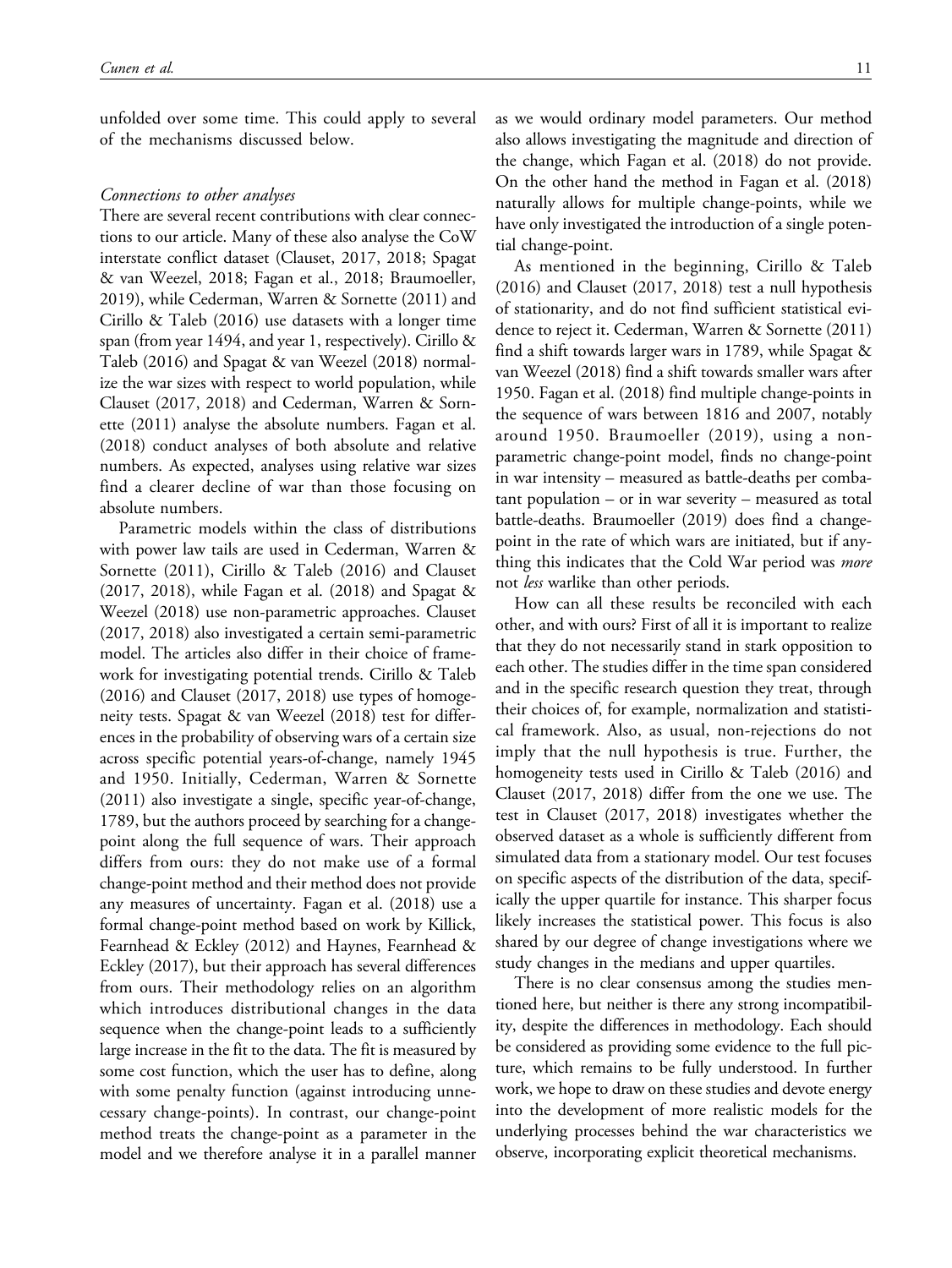## Mechanisms

So far, we have not discussed the mechanisms that may underlie the patterns our analysis has revealed. In this, our exercise is similar to the path-breaking work of Richardson (1960) and the aforementioned articles by Clauset (2018, 2017), Cirillo & Taleb (2016) and Fagan et al. (2018), which mainly focus on modelling battledeaths and uncovering potential trends.<sup>2</sup> A full investigation of mechanisms is beyond the scope of this article. Nonetheless, we will discuss a set of plausible mechanisms that could help explain the change-point our analysis revealed. We base this discussion on existing theoretical work.

There exists a large literature attempting to explain the production of wars at the systems level. Of particular relevance are the contributions by Cederman and co-authors. Cederman (2003) builds an agent-based model for war and state formation that reproduces the power law distribution of war. He argues that 'technological change and contextually activated decisionmaking go a long way toward explaining why power laws emerge in geopolitical systems' (Cederman, 2003: 147). As mentioned above, Cederman, Warren & Sornette (2011) find a change-point in 1789, with a subsequent *increase* in the severity of war. They discuss potential explanations driving the shift, and argue that it was driven by a revolution in the technology of statecraft, especially in the ability of states to extract resources and organize their militaries.

Our analysis identified 1950 and the Korean war as the most likely change-point in the distribution of battledeaths in international wars. A change-point in the period around and following the Korean war fits well with the thesis developed by Pinker (2011: Ch. 5). Here the mechanism underlying the change-point would be the cultural, political and moral shift that took place across especially the Western world. War went from being an appropriate part of statecraft, 'the continuation of policy by other means' (Clausewitz, 1989), to something inappropriate or even evil (Mueller, 1989). This shift began in the post-Korean war world, and is particularly associated with the Vietnam war period. As informal evidence for the argument Pinker (2011) lists a multitude of songs and movies from that period with clear and explicit anti-war themes, themes that were much less present in earlier periods.

In addition to this norms-based mechanism, we consider two other mechanisms particularly plausible. The first centers around the development of nuclear weapons. When the USSR conducted its first atomic weapons test in 1949, the two superpowers, the USA and the USSR, created the basis by which war could escalate to a point where the world would face total annihilation. The development of the system of mutual assured destruction led all key actors to fear that low intensity conflict could escalate into thermonuclear war (Kahn, 1965). This restraining effect could operate as a mechanism reducing the intensity of international conflicts. We could label this the 'George Orwell Mechanism'. In his essay 'You and the Atomic Bomb' (October 1945), Orwell predicted that power would be consolidated in the hands of the superpowers due to the atomic bomb, and that these two would perpetually threaten atomic war against each other, without actually risking it. As a result, large-scale wars would end and instead we would see the rise of a new form of smaller wars. The restraining effect of nuclear weapons could by itself be an important mechanism, but this mechanism may have been further strengthened by the system of international governance, and especially the United Nations, which was developed to help defuse conflicts before they escalated out of control (Goldstein, 2011).

A second mechanism centers around the role of democracy. Democracies very rarely go to war against each other, a tendency labelled the democratic peace (see e.g. Maoz & Russett, 1993). Moreover, Mitchell, Gates & Hegre (1999) show that the relationship between democracy and war has become more pronounced over time, indicating that democracy could be particularly useful for studying change-points in the history of interstate wars. In the section 'Covariate results' in this article, we do indeed find an increasingly pacifying effect of democracy, though this analysis is only indicative, and the results should be treated with caution. In the period before 1950, democracy seems to have no effect on the number of battle-deaths. After 1950, however, the wars between more democratic countries have become much less violent. The increasing effect of democracy on conflict coupled with a simultaneous increase in the number of democracies in the world could translate into a more peaceful world in the aggregate.

## Replication data

The dataset and scripts for the empirical analyses in this article, along with the Online appendix, can be found at <http://www.prio.org/jpr/datasets>. All analyses were conducted using R v. 3.6.0.

 $2$  This does not mean that the authors make no attempt to explain the patterns they uncover – Clauset (2017) in particular does discuss this.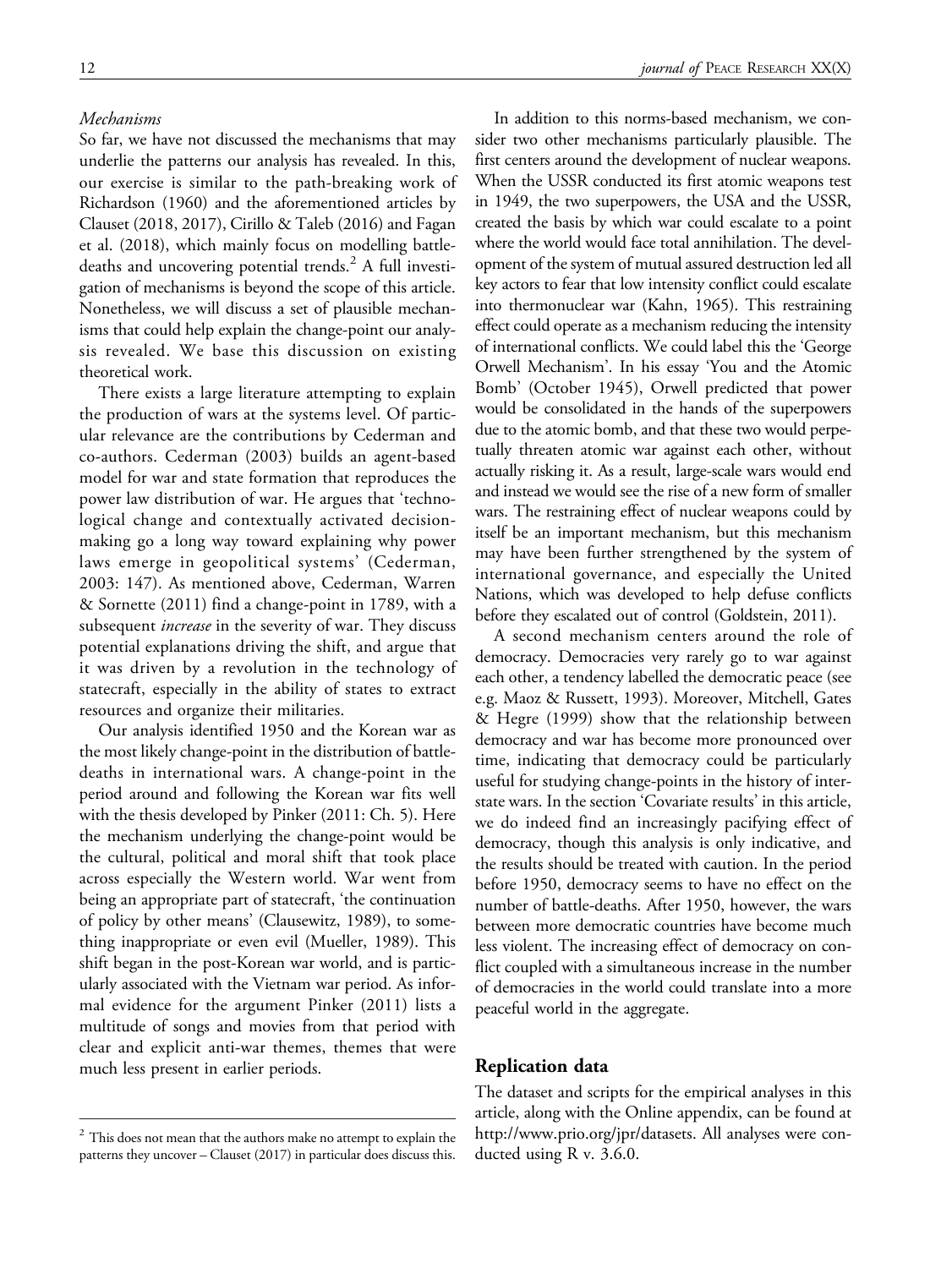## Acknowledgements

We appreciate comments from Aaron Clauset, Jens Kristoffer Haug, Steven Pinker and Michael Spagat. We are also very grateful for the detailed and constructive comments from three anonymous reviewers.

# Funding

We are grateful to the NRC funded five-year project FocuStat, and to several of its participants for active discussions, in particular Gudmund Hermansen and Emil Stoltenberg, and to the NRC funded 'Young Research Talent' project MiCE (project no. 275400).

## ORCID iD

Céline Cunen <sup>to</sup> <https://orcid.org/0000-0002-8215-3080>

#### References

- Beck, Nathaniel (1983) Time-varying parameter regression models. American Journal of Political Science 27(3): 557–600.
- Blackwell, Matthew (2018) Game changers: Detecting shifts in overdispersed count data. Political Analysis 26(2): 230–239.
- Braumoeller, Bear F (2019) Only the Dead. New York: Oxford University Press.
- Cederman, Lars-Erik (2003) Modeling the size of wars: From billiard balls to sandpiles. American Political Science Review 19(1): 135–150.
- Cederman, Lars-Erik; T Camber Warren & Didier Sornette (2011) Testing Clausewitz: Nationalism, mass mobilization, and the severity of war. International Organization 65(4): 605–638.
- Cirillo, Pasquale & Nassim Nicholas Taleb (2016) On the statistical properties and tail risk of violent conflicts. Physica A: Statistical Mechanics and its Applications 452(4): 29–45.
- Clauset, Aaron (2017) The enduring threat of a large interstate war. Technical report. One Earth Foundation.
- Clauset, Aaron (2018) Trends and fluctuations in the severity of interstate wars. Science Advances 4(2): 1–9.
- Clausewitz, Carl (1989) On War. Princeton, NJ: Princeton University Press.
- Cunen, Céline; Gudmund Hermansen & Nils Lid Hjort (2018) Confidence distributions for change-points and regime-shifts. Journal of Statistical Planning and Inference 195(1): 14–34.
- Fagan, Brennen; Marina Knight, Niall MacKay & A Jamie Wood (2018) Change point analysis of historical war deaths. University of York. Working paper available at: <https://arxiv.org/abs/1909.02626>.
- Fazal, Tanisha M (2014) Dead wrong? Battle deaths, military medicine, and exaggerated reports of war's demise. International Security 39(1): 95–125.
- Frigessi, Arnoldo & Nils Lid Hjort (2002) Statistical models and methods for discontinuous phenomena. *Journal of* Nonparametric Statistics 14(1–2): 1–6.
- Gaddis, John Lewis (1989) The Long Peace: Inquiries Into the History of the Cold War. Oxford: Oxford University Press.
- Gat, Azar (2006) War in Human Civilization. Oxford: Oxford University Press.
- Gleditsch, Kristian Skrede & Steve Pickering (2014) Wars are becoming less frequent: A response to Harrison and Wolf. Economic History Review 67(1): 214–230.
- Gleditsch, Nils Petter; Peter Wallensteen, Mikael Eriksson, Margareta Sollenberg & Håvard Strand (2002) Armed conflict 1946-2001: A new dataset. Journal of Peace Research 39(5): 615–637.
- Goldstein, Joshua S (2011) Winning the War on War: The Decline of Armed Conflict Worldwide. New York: Penguin.
- Harrison, Mark & Nikolaus Wolf (2012) The frequency of wars. Economic History Review 65(3): 1055–1076.
- Haynes, Kaylea; Paul Fearnhead & Idris A Eckley (2017) A computationally efficient nonparametric approach for changepoint detection. Statistics and Computing 2(5): 1293–1305.
- Hjort, Nils Lid & Alexander Koning (2002) Tests for constancy of model parameters over time. *Journal of Nonpara*metric Statistics 14(1–2): 113–132.
- Kahn, Herman (1965) On Escalation: Metaphors and Scenarios. New York: Praeger.
- Killick, Rebecca; Paul Fearnhead & Idris A Eckley (2012) Optimal detection of changepoints with a linear computational cost. Journal of the American Statistical Association 107(500): 1590–1598.
- Levy, Jack S (1983) War in the Modern Great Power System: 1495–1975. Lexington, KY: University Press of Kentucky.
- Maoz, Zeev & Bruce Russett (1993) Normative and structural causes of democratic peace, 1946–1986. American Political Science Review 87(3): 624–638.
- Marshall, Monty G & Keith Jaggers (2003) Polity IV project: Political regime characteristics and transitions, 1800–2003.
- Marx, Karl (1871) The Civil War in France. London: International Working Men's Association.
- Mitchell, Sara McLaughlin; Scott Gates & Håvard Hegre (1999) Evolution in democracy–war dynamics. Journal of Conflict Resolution 43(6): 771–792.
- Mueller, John Paul (1989) Retreat from Doomsday: The Obsolence of Major War. New York: Basic Books.
- Pinker, Steven (2011) The Better Angels of Our Nature: Why Violence Has Declined. Toronto: Viking.
- Reiter, Dan; Allan C Stam & Michael C Horowitz (2016) A deeper look at interstate war data: Interstate war data version 1.1. Research & Politics  $3(4)$ : 1-3.
- Richardson, Lewis Fry (1948) Variation of the frequency of fatal quarrels with magnitude. Journal of the American Statistical Association 43(244): 523–546.
- Richardson, Lewis Fry (1960) Statistics of Deadly Quarrels. Los Angeles, CA: Boxwood.